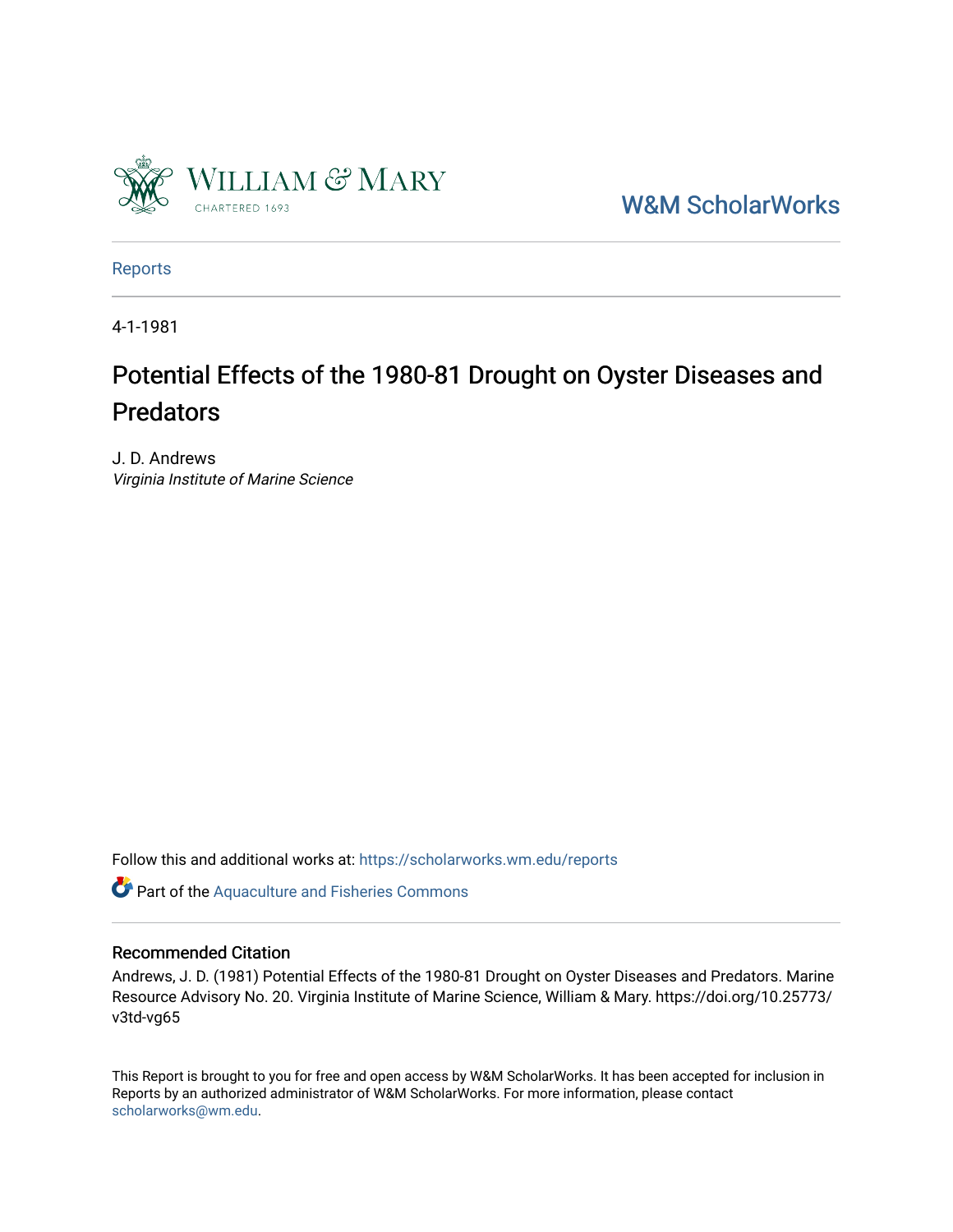

ADVISORY NO. 20 **APRIL 1981** 



by J. D. Andrews

THE CHIEF THREAT TO OYSTERS from the record high salinities, now occurring in Virginia rivers and almost sure to continue during the warm season of 1981, is from MSX disease. MSX has demonstrated an ability to move tens of miles up the Bay in one year and retreat as rapidly. It did this in 1965 in Maryland and in the Rappahannock River and killed many oysters.

There is much less threat from Dermo disease and oyster drills if only a one-year span of high salinities occurs. If dry weather is prolonged, without wet years such as 1979-80 (wet year and spring) that control and limit the distribution of

pests, then wider distribution and greater damage can be expected.

Some facts that cause concern are:

1) Oysters now infected with MSX in the James or Rappahannock rivers will probably die by June-July 1981. Fortunately, the infection levels are low both in James River seed area and the Rappahannock River.

> A significant point to consider is that, generally, seed casts off MSX once it is planted in the rivers where salinities are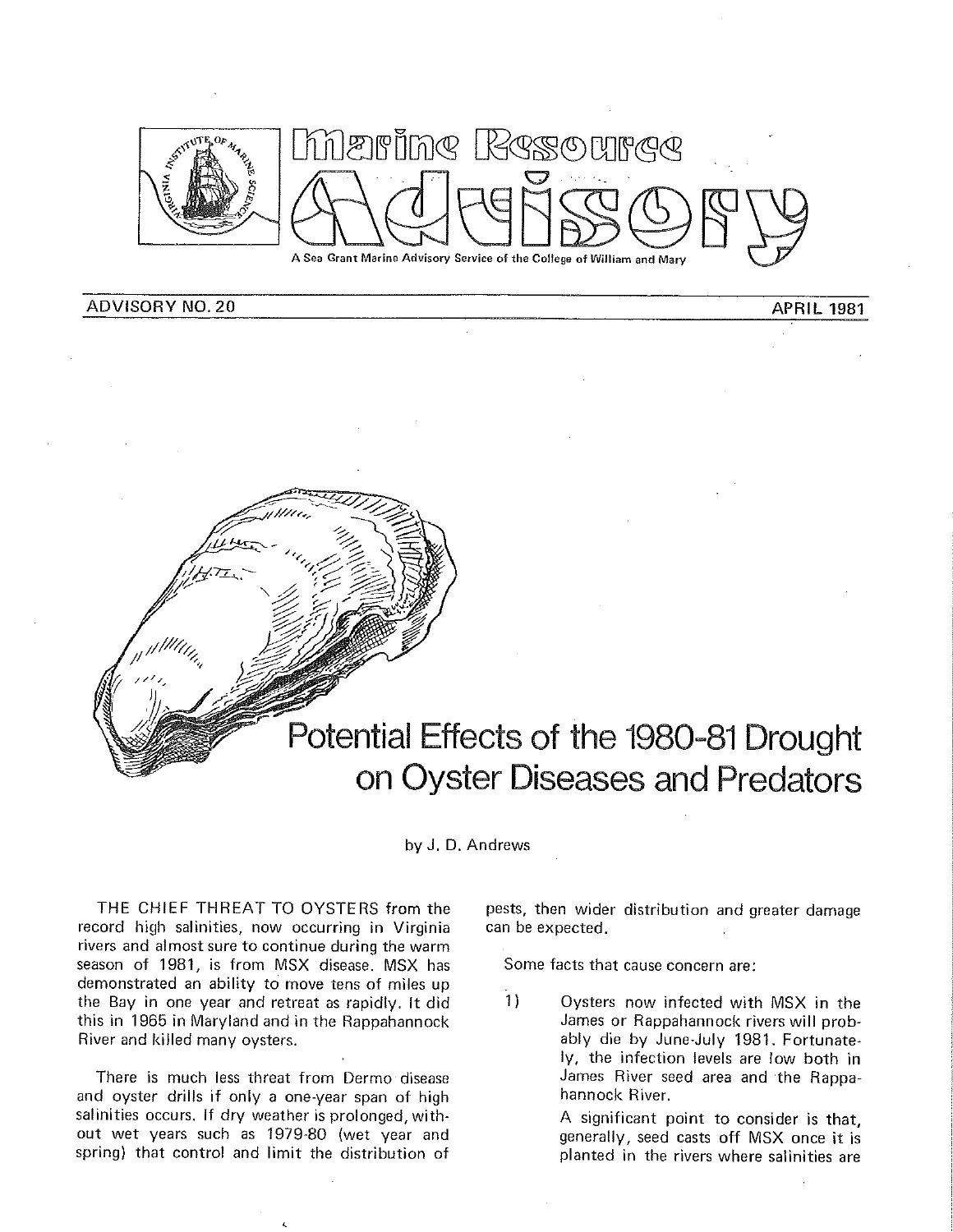below 10 parts per thousand. However, during the spring of 1981 there will probably be no oyster beds in Virginia rivers with salinities this low.

- 2) Oysters in a large part of the James River seed area may be exposed to MSX infections in the summer of 1981. Deaths from MSX probably will be occurring from September through October of 1981 at greater death rates than occurred in 1980. High salinities in the summer of 1981 may permit MSX to infect oysters in nearly all oyster-growing areas in Virginia south of the Potomac River.
	- Transplanting of infected seed oysters from James River from October to May of 1981-1982 could set up high losses on private grounds and perhaps cause greater epizootic kills by increasing infection pressure from local sources.
- 3) Dermo is slow to spread naturally but it is easily established in new areas by transplanting infected oysters. It depends upon spreading from dying oysters to living ones where dense populations of oysters occur. Regular harvesting on private beds tends to keep Dermo in check. Oysters should be harvested as early as possible when they achieve good market size and provide high yields (good condition - glycogen). Leaving oysters on beds beyond the second summer involves high risk of Dermo kills in beds with infected oysters.
	- High temperature levels and duration of the warm season are as important as salinities in causing epizootic kills by Dermo. If warm periods extend into October, Dermo is permitted to complete second generation infections and heavier mortalities occur. This accelerates the spread of Dermo and increases chances of greater numbers of overwintering infections.
- 4) Oyster drills have been absent from the Rappahannock River since Tropical Storm Agnes eliminated them with freshwater in 1972. In areas of adequate salinites drills are back to pre-1972 population levels but the distribution is below average range now. Drills are no

threat to the James River seed area now and most oyster planting is done above the drill range or where conditions are marginal for them. An exception is Mobjack Bay and its tributaries which have regular recruitment of oysters and little runoff to inhibit drills even in wet years.

Virginia's oyster planting and growing grounds have been classified by VIMS scientists into four types of areas according to intensity of MSX activity. (See map.)

- Type I. Areas with high-level MSX activity. Having prevalences of 30 per cent or higher, with late-summer deaths from mid-July to late August, and at least 20 to 50 per cent mortality by December of the first year. (Heavily shaded)
- Type II. Areas with low-level MSX activity. Exhibiting the same timing but at lower levels of prevalence and mortality (less than 20 per cent for both usually). Activity fluctuates considerably from year to year. (Moderately shaded)
- Type **111.** Areas with late-appearing infections (October and November) and little or no mortality. Typically, oysters in these areas have light infections which are carried through winter but are discharged by oysters in spring without deaths. In dry years, these areas may become Type 11, or even Type I, areas. (Lightly shaded)
- Type IV. Areas free of MSX. These are always low-salinity areas usually free of predators and other diseases. (No shading)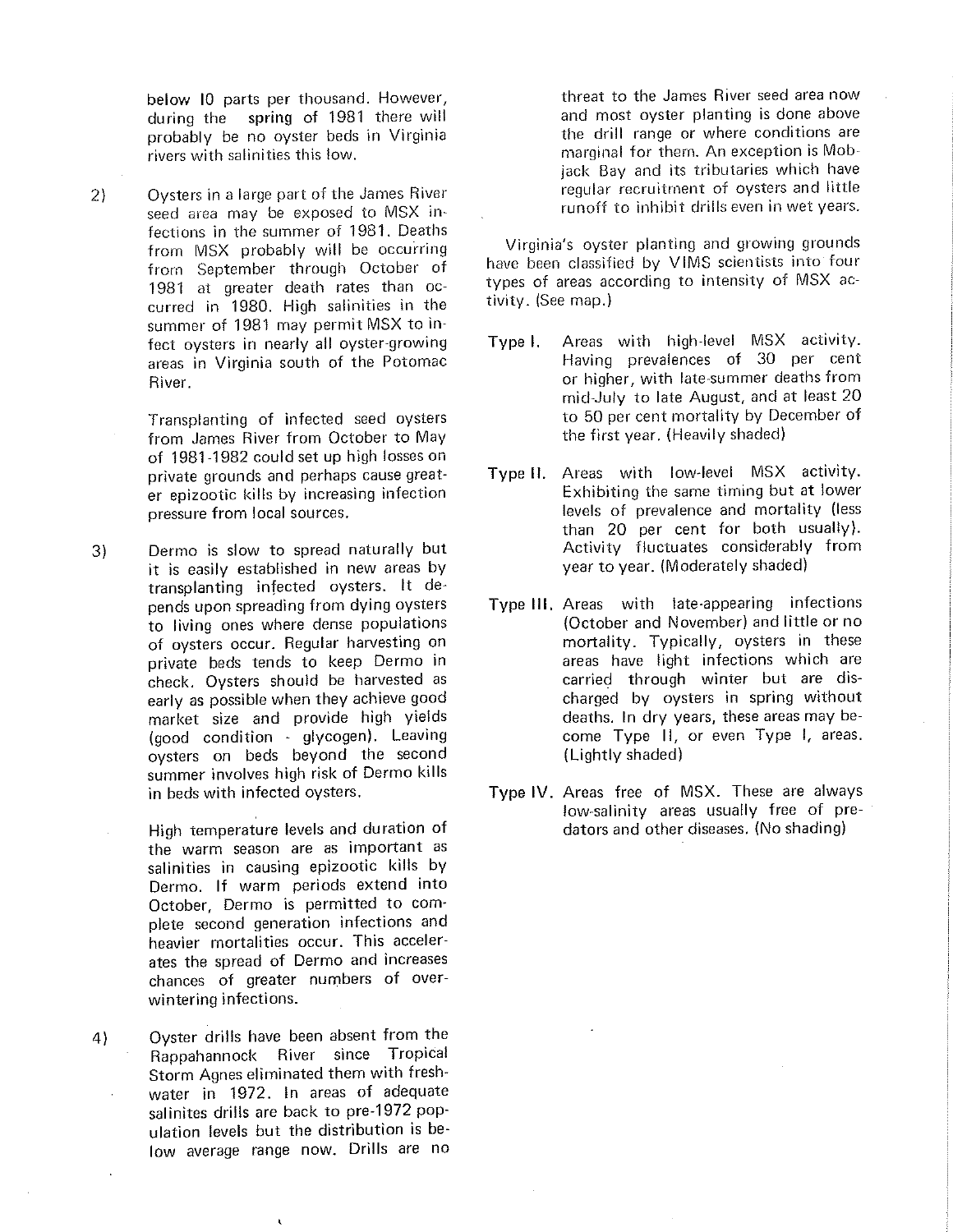

## MSX **ON VIRGINIA OYSTER GROUNDS**

Classification of Virginia oyster grounds by intensity of a normal year of MSX activity. Four types of areas are designated ranging from high-level MSX activity to none (see discussion). Due to the recent drought, Type I areas designated on the map **will** probably extend into Type 11 and **<sup>111</sup>** areas in 1981.